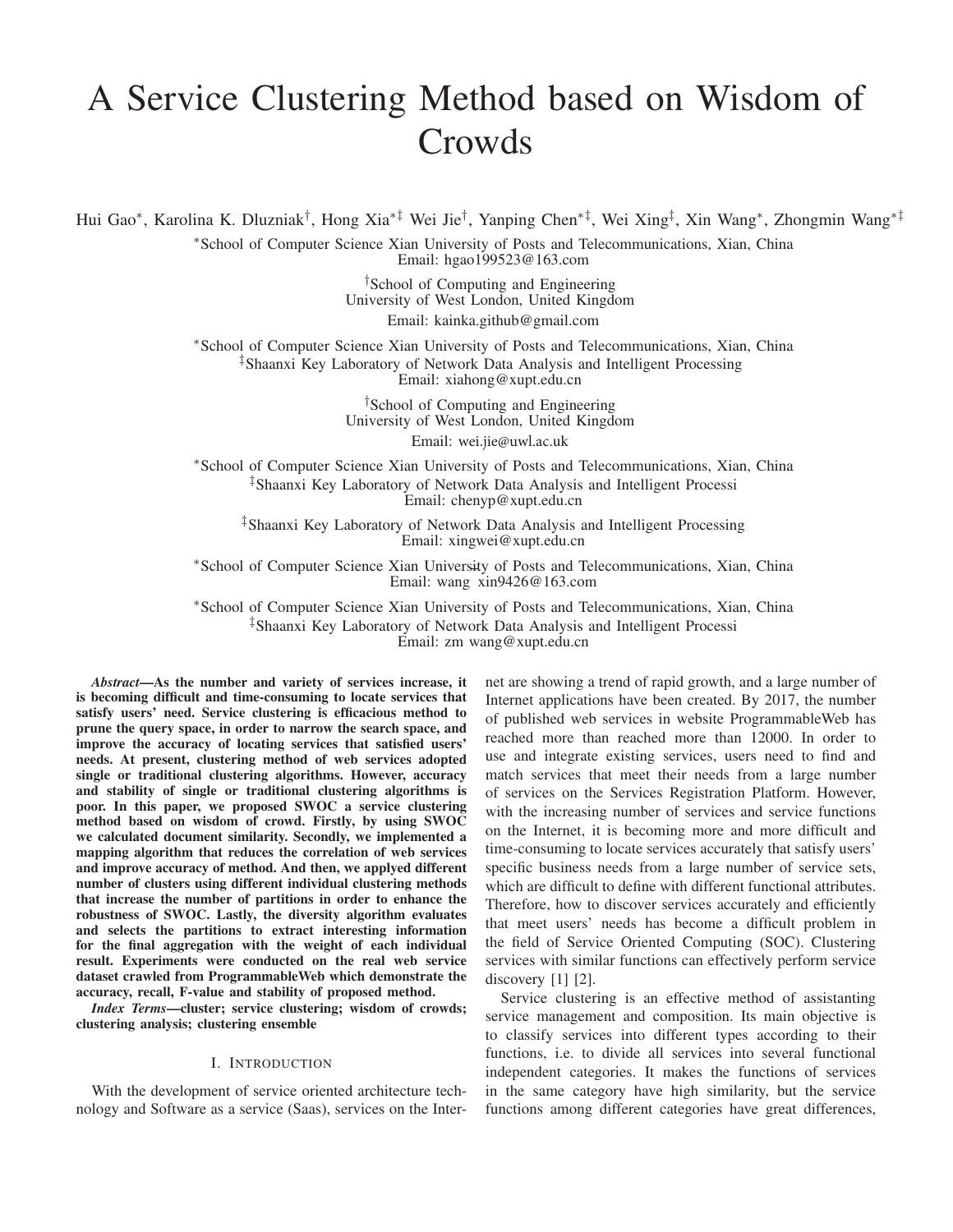which can narrow the scope of service search, speed up the search and improve the accuracy of search. However, services are developed by different organizations, so it is difficult to use a unified method to extract useful information, and the information extracted lacks a unified standard. So that different clustering results can be obtained under different clustering algorithms for the same service. At present, many domestic and foreign researchers mainly divide the research of service clustering into two categories according to their focus: Function-based service clustering method and Non-Functional-based service clustering method. Among them, the function-based service clustering method can be summarized from two aspects: one is the data information used in service clustering (such as text and service network topology). The other is represented by Khalid et al. extract features from WSDL documents of services, such as content, service name, host name, and cluster web services [3]. They regard the clustering process as the pre-processing stage of discovery, hoping to help build a search engine to crawl and cluster non-semantic web services. In this paper, tags and description information in service are used to extract information. The other is the method used in clustering (such as keyword matching and topic model), based on the domain classification of services. Zheng et al. [4] proposed a service clustering model, domain service clustering model (DSCM), which was based on probability and fusion of domain characteristics. Based on this model, a topic oriented service clustering method was proposed. The non-functional service clustering method first clusters services according to their functional attributes, and then clusters services according to different quality of service attributes (such as price, availability, response time, reliability and reputation) in each corresponding functional category. Algorithms for nonfunctional attributes usually have relatively small execution complexity [5], but the non-functional attributes of services are usually difficult to obtain and dynamically change. These algorithms usually do not have good scalability. However, there are many deficiencies in the existing service clustering methods, such as:

a) Most of the existing service clustering methods have certain requirements for the types of service documents (such as OWL-S documents, WSDL documents and other single types of service requirements documents), and most of them use traditional clustering methods (such as K-Means clustering) to get clustering results.

b) Different parameters and initialization of clustering algorithm will have a great impact on clustering results. Most clustering algorithms are difficult to get the number of real clusters in data sets.

c) Different clustering algorithms may produce different clustering results for a unified data set, resulting in poor stability of clustering results. Compared with the existing work, the contributions of this paper are as follows.

We proposed a service clustering method based on the clustering aggregation framework of wisdom crowd.

a) Firstly, we gathered tags information into tag vocabulary and calculated tag similarity matrix, after that, we gathered description into description vocabulary and calculated description similarity matrix. Then, we obtained final similarity matrix base on aggregated tag similarity matrix and description similarity matrix.

b) After that, we employed mapping function to reduce the correlation among data features, in order to satisfy the independence criterion of wisdom crowd.

c) Next, we used different number of clusters in different individual clustering method. it generates high quality clustering results, in order to satisfy the decentralization criterion of wisdom crowd.

d) Then, we adopted diversity evaluated algorithm to calculate diversity of each partition, in order to satisfy the diversity criterion of wisdom crowd.

e) After that, we obtained individual clustering results combining the above steps, and which aggregated different clustering results with the weight of each individual results, and generated aggregation matrix. We clustered the aggregation matrix by Average-Linkage algorithm.

f) Finally, we conducted experiment on web services data that crawled from ProgrammableWeb, and web service is described the WSDL document that is XML-based file, then compared the performance against other individual clustering algorithm and other well-known ensemble clustering method. Experimental results show that the accuracy of SWOC not only surpassed those clustering method, but also at the service clustering recall and F-value in an acceptable runtime.

The rest of this paper is structured as follows. First, in section II we review briefly the related work. Next, in section III, we provide details of the clustering ensemble in the wisdom crowd. In section IV, evaluation standard and experimental results are presented. Finally, conclusions and directions for future works are presented in section V.

#### II. RELATED CONCEPTS

## *A. Service Clustering*

At present, many domestic and foreign researchers have studied and implemented a variety of clustering algorithms. Ram et al. [6] completed the clustering of services based on the service description of Web Services Description Language(WSDL), so as to improve the efficiency of service discovery. Liu and Wong [7] used feature selection engineering in service description documents, key features reflecting service functions were selected, key features were quantified, and service similarity matrix was calculated to get results. Liu and Yang [8] extracted four features from service description documents, including namely content, context, hostname and service name, and adopted tree traversal algorithm to cluster services, which measured the similarity between content and context by normalizing Google distance. Wang et al. [9] counted the number of occurrences of each word in each service text, which constructed a matrix of words and documents, thus clustering. Rong et al. [10] described web services by using Ontology Web Language for Service (OWL-S), it extracted semantic information in services, which preprocessed semantic web services by fuzzy clustering based on domain ontology.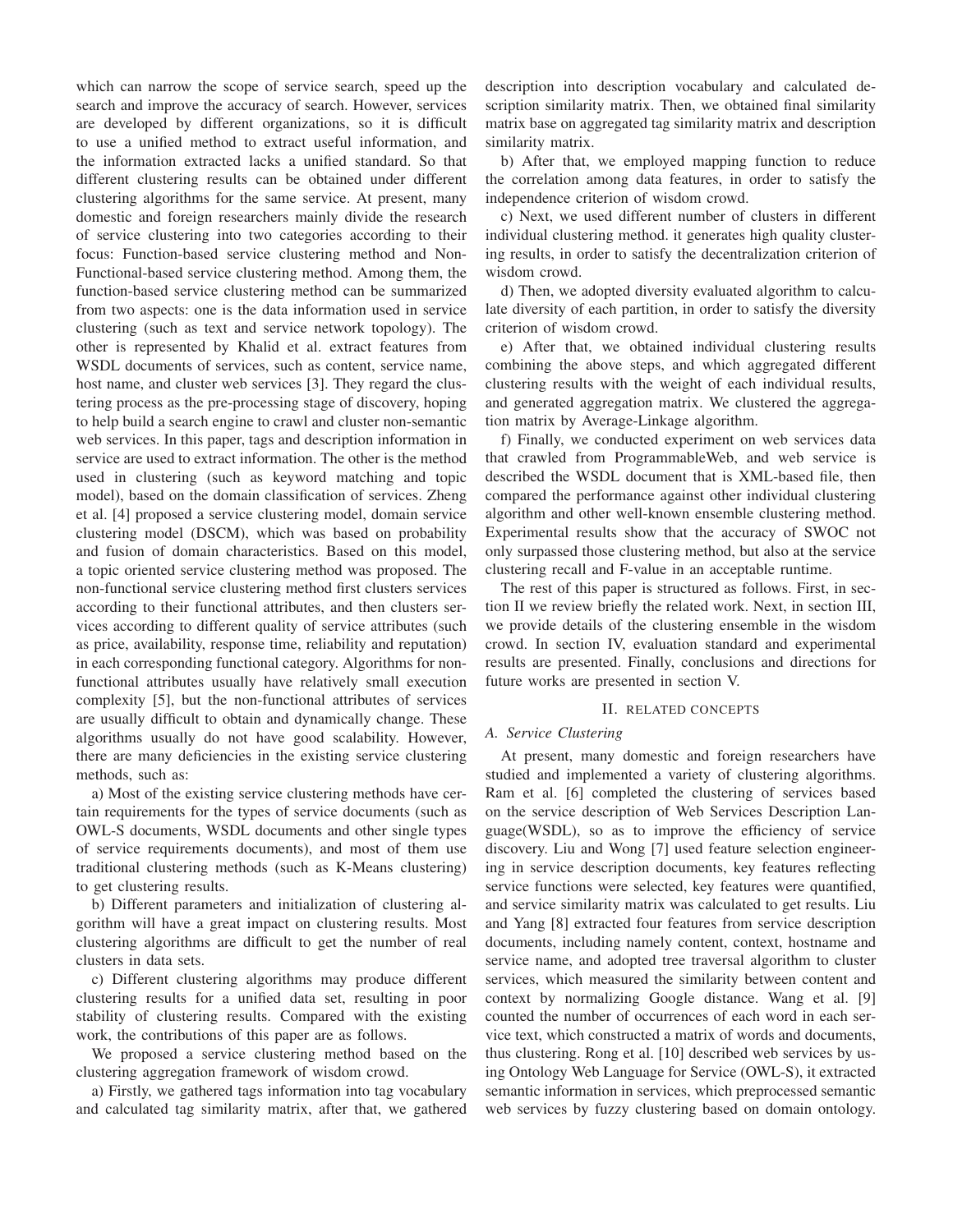Huang et al. [11] firstly annotated the name, function and object of service, and used the improved Fuzzy c-means algorithm to cluster service labels. Dorn and Dustdar [12] proposed a K-means algorithm by using tag recommendation strategy to describe Mashup services, which is based on similarity of Mashup services. Shi et al. [13] extracted useful information from service requirements through natural language processing technology, which finally realized service clustering through K-means algorithm. Surowiecki [14] proposed probability and domain characteristics on the domain classification of services. Alizadeh et al. [15] proposed a method of WFCM clustering service using weighted fuzzy C-means (FCM) method. Singh et al. [16] proposed an enhanced LDA model (WE-LDA), which used high-quality word vectors, finally performance of web services was improved the by k-means++ clustering. Min et al. [1] considered multiple web service relationships and adopted improved MR-LDA to cluster services, which improved effectively the accuracy of web service clustering.

The above research only extracted subject words from a single aspect of services (service documents or domain characteristics of services, etc.) for clustering, without considering clustering results from different aspects. In order to solve the above problems, we considered services clustering results from multiple aspects. This paper applied service integration based on wisdom of crowd.

## *B. Clustering Ensemble*

In 2003, Strehl et al. [17] proposed the concept of cluster ensembles which referred to a method of combining multiple partitioning of an object set into a unified clustering result. In 2005, Gionis et al. [18] also gave a description of the problem: given a set of clustering results, until now, the goal of clustering ensemble is to improve the accuracy and robustness of a given classification regression task, and spectacular improvements have been obtained for a wide variety of data sets [19].

The clustering aggregation process is defined as follows:

a) Assume that data set  $X = \{X_1, X_2, \dots, X_n\}$  has n data objects.

b) First use N clustering algorithm for data set  $X$ .

c) Get L cluster results  $\Pi = {\pi_1, \pi_2, \cdots, \pi_L}$ , each cluster<br>vulte is  $\pi = \int c^1 c^2 \cdots c^k$  furthermore  $U^{k_i}$   $C^i = X$ results is  $\pi = \{c_i^1, c_i^2, \cdots, c_i^k\}$ , furthermore,  $U_{j=1}^{k_i} C_j^i = X$ ,  $k_i$  represents the number of the  $c_i$ .  $k_i$  represents the number of the  $c_i$ .

d) Then use the consistency function Γ ensembles the clustering results in  $\Pi$  to get a new data partition  $\Pi'$ , which<br>is used as the final clustering result is used as the final clustering result.

#### *C. Clustering Ensemble Based on Wisdom Crowd*

Surowiecki [14] introduced the concept of wisdom of crowds. WOC illustrates how the prediction performance of a crowd is better than that individual members. As proposed by Alizadeh et al. [15], the concept of wisdom crowd was first applied to the clustering problem, and a clustering model based on wisdom crowd framework was presented. Yousefnezhad et al. [20] presented a framework for unsupervised and semisupervised cluster ensemble adopted the wisdom of crowd, they employed four conditions in the wisdom of crowd theory, i.e. independence, decentralization, diversity, aggregation, to guide constructing of individual clustering results and final combination for clustering ensemble.

# III. SERVICE CLUSTERING METHOD BASED ON WISDOM OF CROWD

## *A. Overview of Methodology Framework*

In order to improve accuracy of service clustering, we have designed a service clustering framework based on wisdom of crowd. The overview of the framework is shown in Fig.1. The framework composed of two parts: web documents similarity calculation part, and wisdom of crowd.



Fig. 1. SWOC the framework

The part of similarity calculated web document, firstly, we crawled the relevant service data from Programmable web with R language tools, next, we gathered some service description and tag information, and computed a service description matrix and tag information matrix, finally, service description similarity and tag information similarity were aggregated.

In this part to satisfy the independence criterion in the wisdom of crowd, we adopted a mapping function that mapped the data to different dimensions. This mapping function can reduce the relevance of data features, which can improve the performance of SWOC method. Next, to satisfy the decentralization criterion in the wisdom of crowd, we employed different kinds of clustering algorithms and different number of clusters. Then to satisfy the diversity in the wisdom of crowd, we adopted diversity algorithm criterion, which can compute the diversity of each partition. Finally, to satisfy the aggregation criterion in the wisdom of crowd, we aggregated different clustering results with the weight of each individual result, and generated aggregation matrix. We clustered the aggregation matrix by Euclidean distance.

The process of the method worked at over real and dynamically changing web services is as follow. Firstly, results of describes services were become different clusters with different labels. Secondly, the service provider published a service, and the services register monitors the published services, then the services register matches the published services with the existed clusters. If the match is successful, the publishing services are belong to the cluster. If the match is fail, builds a new cluster for the published services. Finally, the service customer sends a request to service register by WSDL, the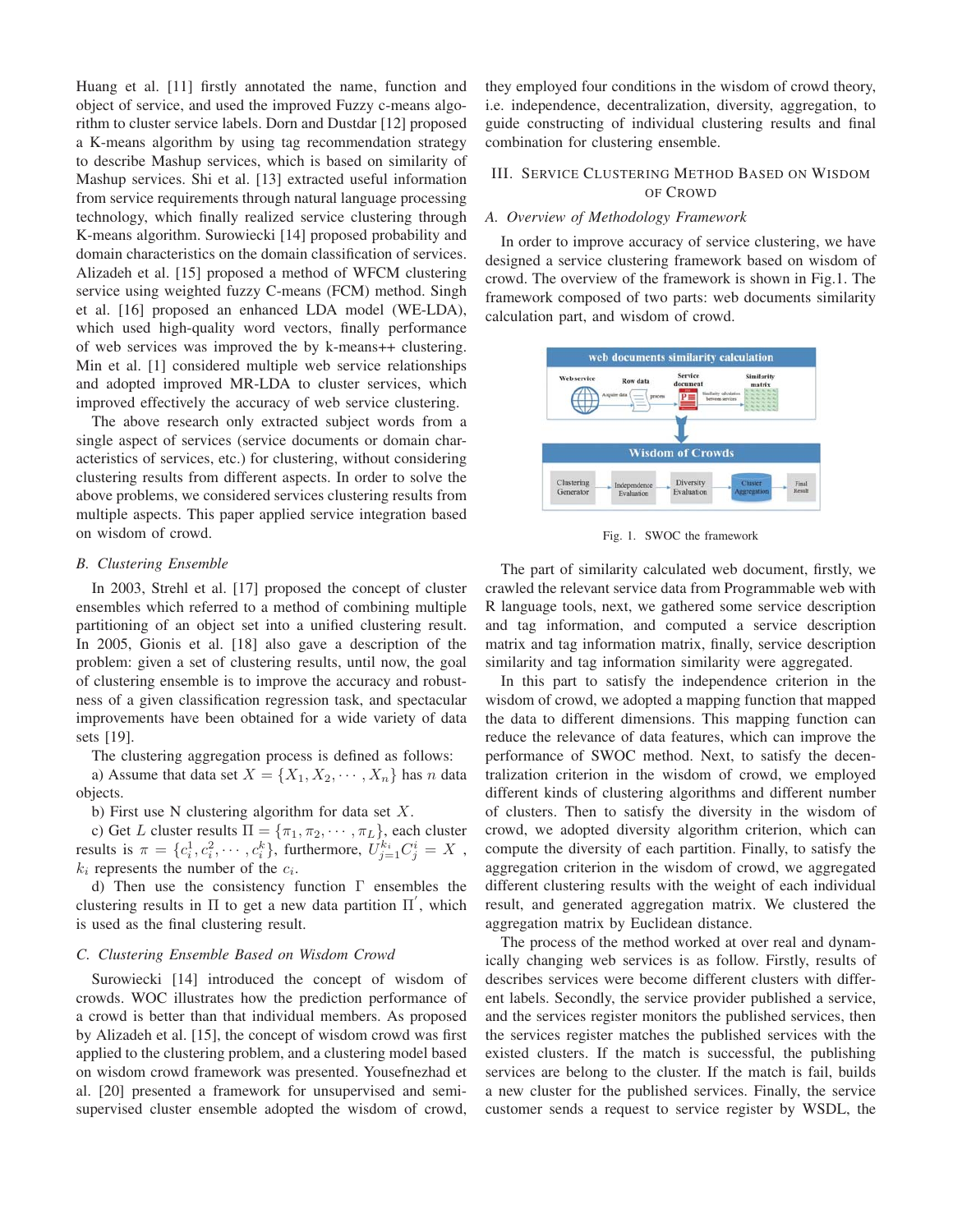service register obtain the interested information from WSDL and respond the service customer.

### *B. Independence of Wisdom Crowd*

Following the independence condition of the wisdom of crowd theory, the characteristics of the data must satisfy the minimum relevance. However, there is complex topology network relationship between services and service. The accuracy of service clustering will be interfered by the network relationship, so these requires reducing the network relationship. There are many ways to reduce the correlation among data and obtain relatively independent data sets, such as principle component analysis, or linear discriminant analysis. This paper mapped data to different dimensions by utilizing dimension reduction methods, to obtain smaller correlation among service data features.

Given a data set  $X = \{X_1, X_2, \dots, X_n\}$ , average the data set  $\overline{X}$ :

$$
\overline{X} = \frac{1}{n} \sum_{i=1}^{n} X_i
$$
 (1)

Where *n* represents the number of data in set *X*; and  $X_i$  represents the *i*<sup>th</sup> data in service date set *X*. At this point represents the  $i^{th}$  data in service data set X. At this point, you can find  $X'$ :

$$
X' = X - \overline{X} = \{(X_1 - \overline{X}), \cdots, (X_n - \overline{X})\}
$$
 (2)

Definition  $Q, X' \in R^{m \times n} \rightarrow Y \in R^{m \times n}$ , where  $m, n$ represent the number of service features and data points, respectively,  $R$  is an arbitrary real number matrix. The goal of this mapping is minimize the correlation among features, so this problem can be converted as,  $Z = Q^T X'$ . For R, use<br>the following method to calculate: the following method to calculate:

$$
R = E\{X'X'^T\} = \frac{1}{n}\sum_{i=1}^n X'_i X'^T_i \tag{3}
$$

The data preprocessing algorithm used in this paper is as shown in Algorithm 1:

Algorithm 1: Data independence

**Input:** Data Set  $X = \{X_1, X_2, \cdots, X_n\};$ **Output:** Data Set to be used  $Z$ ;

a) Use (1) to calculate the average  $\overline{X}$ ;

- b) Calculate  $X'$  using (2);
- c) Generate  $R$  using (3);
- d) Calculate the eigenvalue Λ and eigenvector  $Q$  of  $R$ , and sort the eigenvectors in descending order based on eigenvalues;
- e) Generate Z.

## *C. Decentralization of Wisdom Crowd*

Following the decentralization of the wisdom of crowd theory condition, the different number of clusters were employed in the different individual clustering method, the different clustering algorithm or different number of clusters represented different person, they clustered services data set and generated different partition about services, their collective solution is likely to be better than any solution single person come up with [18]. There are many methods to generate clustering results, such as:

a) Using different subsets of data.

b) Assigning different parameters to the algorithm.

c) Using different clustering algorithms, as presented in this paper.

A variety of different clustering algorithms were used to generate individual results in tab.1, the individual clustering algorithms were used to satisfy the criterion of decentralization wisdom crowd method. The method improved accuracy of final result, based on decentralization, stability of final result will be increase.

TABLE I LIST OF INDIVIDUAL ALGORITHMS USED IN SWOC

| NO.             | Algorihm name                                           |
|-----------------|---------------------------------------------------------|
| 1               | K-menas                                                 |
| $\overline{2}$  | Fuzzy C-means                                           |
| $\overline{3}$  | Median K-flats                                          |
| $\overline{4}$  | Gaussian mixture                                        |
| 5               | <b>Subtract Clustering</b>                              |
| $\overline{6}$  | Single-linkage Euclidean                                |
| 7               | Single-linkage cosine                                   |
| 8               | Single-linkage hamming                                  |
| 9               | Complete-linkage Euclidean                              |
| $\overline{10}$ | Complete-linkage cosine                                 |
| $\overline{11}$ | Complete-linkage hamming                                |
| $\overline{12}$ | Ward-linkage Euclidean                                  |
| 13              | Ward-linkage cosine                                     |
| 14              | Ward-linkage hamming                                    |
| 15              | Average-linkage Euclidean                               |
| 16              | Average-linkage cosine                                  |
| 17              | Average-linkage hamming                                 |
| 18              | Spectral using a sparse similarity matrix               |
| 19              | Spectral using Nystrom method with orthogonalization    |
| 20              | Spectral using Nystrom method without orthogonalization |

#### *D. Diversity of Wisdom Crowd*

Following the diversity of the wisdom of crowd theory condition, each clustering algorithm has separate clustering result, even if it differs from the facts. We adopted diversity algorithm criterion, which can compute the diversity of each partition. Different clustering algorithms clustered the service data sets and generated different partition. The diversity of wisdom crowd evaluated and selected partition generated by service data sets. In this paper, we considered uniformity of each partition to compute the diversity. The generated individual clustering result was expressed as a reference set,  $E = \{P_1, P_2, \dots, P_T\}$ , where T represents the number of individual clustering results, and  $P_i$  represents the  $i^{th}$  partition  $(i^{th})$  pluttering result) in the concentral result.  $(i<sup>th</sup>$  clustering result) in the generated result.

This paper finds maximum stability for each partition by considering the number of cluster versus the number of all partitions as follows.

$$
\eta_1(P) = \max_{c_i \in P} (n_i \ln(\frac{n_i}{n})) \tag{4}
$$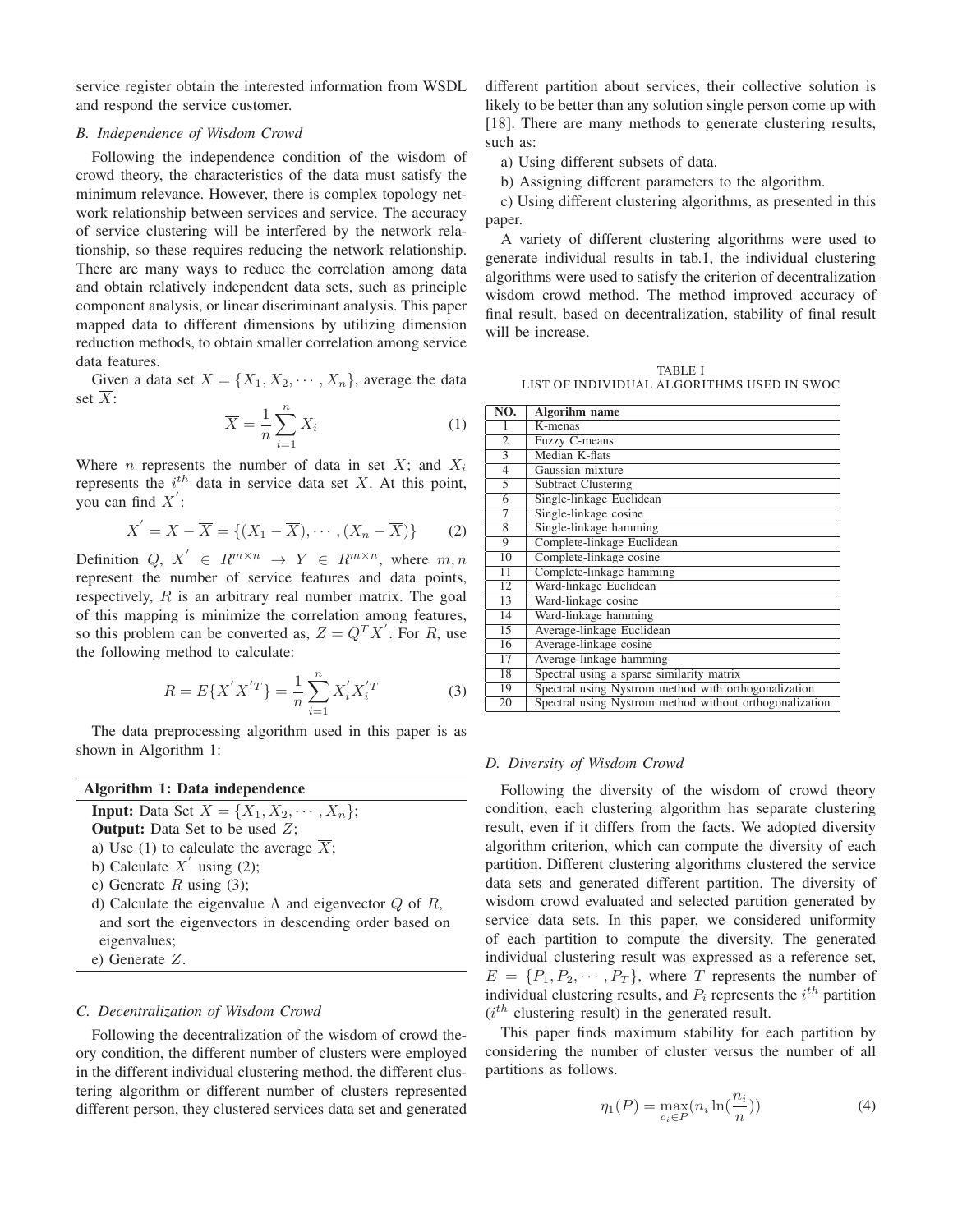Where P is a partition from the reference set,  $c_i$  is the  $i^{th}$ cluster of partition  $P$ ,  $n_i$  and n is the number of cluster and partition. Furthermore, in this paper found maximum stability of each cluster by considering the number of all instances in the partition versus the number of instances in each cluster as follows.

$$
\eta_2(P) = \max_{c_i \in P} (n_i \ln(\frac{n}{n_i})) \tag{5}
$$

Where the parameters  $c_i$ ,  $n_i$ , and n defined same as the (4). This paper considered the maximum stability of between partitions as follows.

$$
\Theta(P, E) = \max_{p_i \in E} (max_{c_j \in P_i} (n_i^j \log(\frac{n_i^j}{n}))) \tag{6}
$$

Where  $P_i$  represents the *i*<sup>th</sup> partitions from the set,  $c_j$ represents the  $j^{th}$  clusters,  $n_i^j$  represents the number of cluster,  $n_i$  denotes the number of partitions. Furthermore, has a on the  $n$  denotes the number of partitions. Furthermore, base on the (4), (5) and (6), the finally uniformity value of partition will be computed by (7).

$$
Uniformity(P, E) = 1 - \frac{2\eta_2(P)}{3\eta_1(P) + \Theta(P, E)}
$$
(7)

The weights of clustering algorithms will be computed by the single uniformity versus whole uniformity as (8).

$$
\rho_i = \frac{Uniformity(P_i, E)}{\sum_{i=1}^{T} Uniformity(P_i, E)}
$$
(8)

The diversity algorithm used in this paper is as shown in Algorithm 2:

## Algorithm 2: Diversity algorithm

**Input:** generated individual clustering result  $E$ ;

Output: uniformity value of each partition;

- a) Use (4) to calculate maximum stability for each partition;
- b) Use (5) to calculate maximum stability of each cluster;
- c) Use (6) to calculate the maximum stability of between partitions;
- d) Use (7) to calculate the finally uniformity value.

### *E. Aggregation of Wisdom Crowd*

Following the aggregation condition of the wisdom of crowd theory: the transformation of their respective clustering results into a mechanism for aggregation results. One of the core issues of clustering integration is how to construct a similarity matrix between data points based on these clustering results obtained by cluster members.

The similarity between data points  $X_i, X_j$  is:

$$
S_m(X_i, X_j) = \begin{cases} 1 & C(X_i) = C(X_j) \\ 0 & C(X_i) \neq C(X_j) \end{cases}
$$
(9)

Where  $C(X_i) = C(X_i)$  represents  $X_i, X_j$  belong to same service,  $C(X_i) \neq C(X_i)$  represents  $X_i, X_j$  belong to different service.

The weighting similarity matrix was calculated as follows:

$$
S_m(X_i, X_j) = \begin{cases} \frac{1}{M} \sum N_{ij} * \rho_{ij} & C(X_i) = C(X_j) \\ 0 & C(X_i) \neq C(X_j) \end{cases}
$$
(10)

Where  $M$  is the number of individual clustering results, and  $N$  indicates that the sample  $i$  and sample  $j$  belong to the same cluster in the M partitions and the value is 1,  $\rho_i$ represents the clustering algorithms as weights. When both clustering algorithms have high uniformity, effective results are generated. At the same time, when the two clustering algorithms have smaller values in the uniformity measure, the effect of the generated results is close to zero. Therefore, this paper employed the method, which will ignore the effects of low-quality individuals, instead of selecting generated results through generating thresholds.

In summary, the SWOC algorithm is specifically shown in Algorithm3.

- c) Use (9), (10) to calculate the weighted similarity matrix;
- d) The weighted similarity matrix clustered using the Average-Linkage algorithm to obtain a service clustering result T.

### IV. EXPERIMENTS

#### *A. Experiments Data Sets*

In this paper, the relevant web service data was crawled from Programmable web with R language tools, which included service name, service category, service text and tag information, there were 4800 API web services, we selected 317 email API, 289 video news and 263 reviews from the data, Tab.2 shows some of the API service data. Because of the description is too long, it will not be described in the text.

TABLE II SERVICE DATA

| name                         | tags                    | category     |
|------------------------------|-------------------------|--------------|
| Yahoo Mail                   | email                   | Email        |
| New York Times               | video news reviews      | Video        |
| Movie Reviews                |                         |              |
| ComplexityIntelligence Named | tools semantic deadpool | <b>Tools</b> |
| <b>Entity Recognition</b>    |                         |              |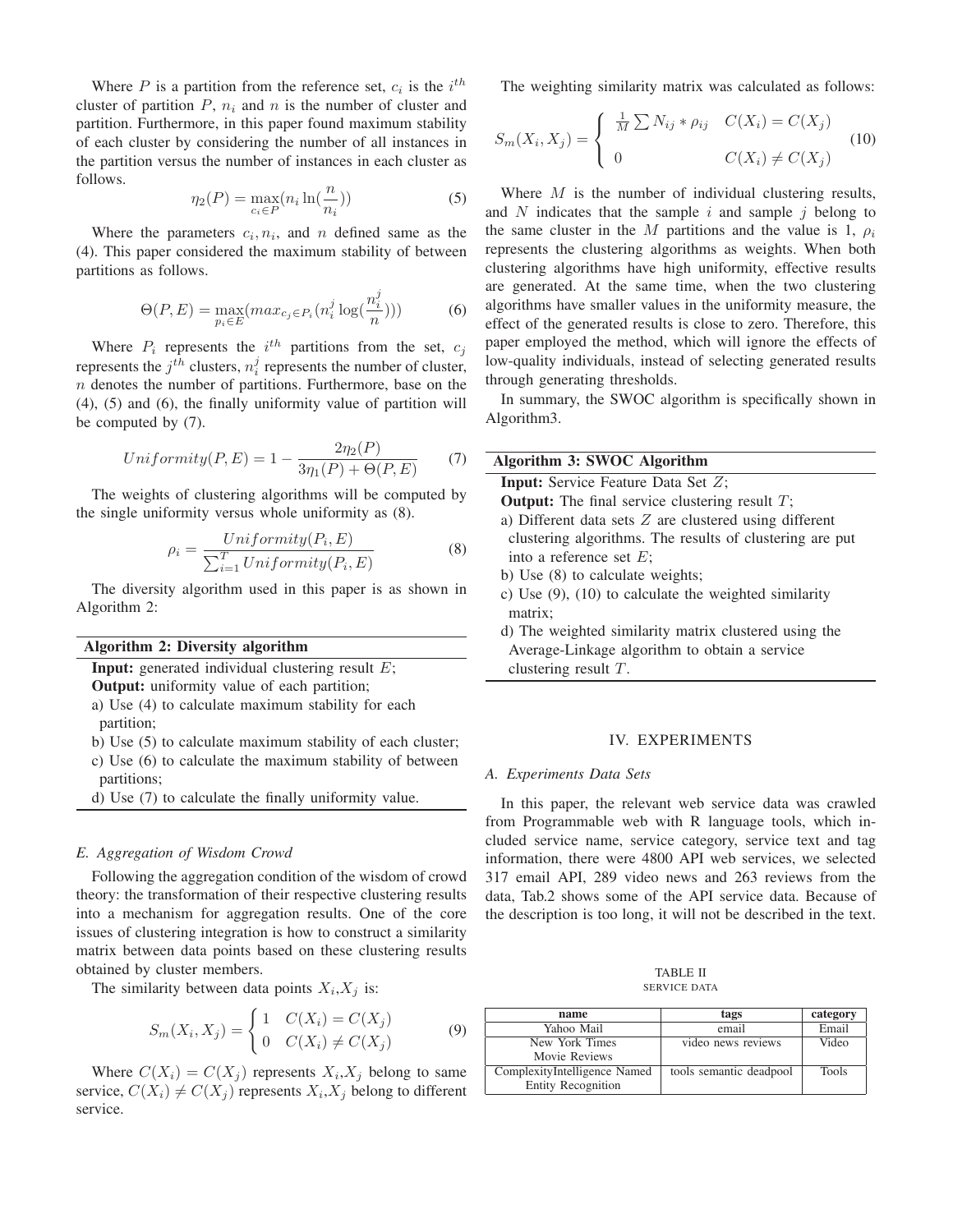## *B. Service Document Similarity Calculation*

*1) Service document with description similarity calculation:* Similarity calculation will be performed on service description. Firstly, the sentences were divided into word, and acquiring feature words. Next, some meaningless words or symbols will be removed, such as '+', '-', 'and', 'but' and so on. Finally, feature words were selected from document by employing tf-idf algorithm,word frequency was calculated on the (11). n

$$
tf_{ij} = \frac{n_{ij}}{\sum n_{ij}}\tag{11}
$$

Where, in the (11),  $n_{ij}$  is the j<sup>th</sup> word of the *i*<sup>th</sup> service document with description,  $\sum n_{ij}$  is the number of overall words in the service document with description.  $\mathrm{i} df_i$  represents important measurement of  $n_{ij}$ .

$$
idf_i = \log(\frac{N}{n_i})\tag{12}
$$

In the (12), N is the number of document description,  $n_i$ represents the number of  $n_{ij}$  in the description.  $w_{ij} = tf_{ij} \times$  $i df_i$ ,  $w_{ij}$  was the product by  $tf_{ij}$  and  $i df_i$ .<br>Theoret the chose stage the weight

Through the above steps, the weight vector of each description can be calculated. Weight vectors were assumed as  $\vec{V}_i = \{w_1, w_2, \cdots, w_{n_i}\}, \ \vec{V}_j = \{w_1, w_2, \cdots, w_{n_j}\},$  similarity<br>between service descriptions were calculated by the cosine between service descriptions were calculated by the cosine angle of two weight vectors, which can be computed as (13).

$$
sim_D = \cos \theta = \frac{\vec{V_i} \cdot \vec{V_j}}{|V_i| \cdot |V_j|} = \frac{\sum_{k=1}^n \omega_{ki} \omega_{kj}}{\sqrt{\sum_{k=1}^n \omega_{ki}^2} \sqrt{\sum_{k=1}^n \omega_{kj}^2}}
$$
\n(13)

Where,  $sim_D$  presents the similarity between weight vectors  $V_i$ ,  $V_j$ ,  $\theta$  is between weight vectors  $V_i$ ,  $V_j$  angle.

*2) Service document with tag similarity calculation:*

Tag information belongs to the service description which can effectively improve service clustering accuracy and query efficiency. Similarity model will be designed by Jaccard coefficient, which is described in (14).

$$
sim_{tag}(s_i, s_j) = \frac{|T_i \cap T_j|}{|T_i \cup T_j|}
$$
\n(14)

Where,  $sim_{tag}(s_i, s_j)$  represents the similarity between vector  $s_i, s_j$ , the  $|T_i \cap T_j|$  is a intersection of tag information set by  $s_i$  and  $s_j$ , the  $|T_i \cup T_j|$  is a union of tag information set by  $s_i$  and  $s_j$ .

*3) Similarity aggregation:*

Base on the (13) and (14), the finally similarity value of service will be computed by (15).

$$
sim(s_i, s_j) = sim_D(s_i, s_j) + sim_{tag}(s_i, s_j)
$$
 (15)

## *C. Evaluation Standard*

In this paper, the accuracy index [21], entropy index [22], recall index, F-measure value (F value) [23] and stability were utilized to evaluate the performance of clustering.

Let  $D$  be the data set,  $C$  is the set of clustering result,  $c_k \in C$  denotes the  $k^{th}$  cluster in a clustering result, and T

is the standard data set,  $t_k \in T$  refers to the  $k^{th}$  cluster in the standard clustering result, in the cluster, the entropy of the whole service clustering result is:

$$
CP(c_k) = \frac{1}{|c_k|} max(|c_k^t|)
$$
\n(16)

$$
CP(C) = \sum_{k \in C} \frac{|c_k|}{|D|} CP(c_k)
$$
\n(17)

Where,  $|c_k|$  is the number of  $c_k$  cluster,  $|c_k^t|$  denotes the standard cluster and the number of intersections between the standard cluster and the services,  $|D|$  is the number of data set. The entropy of the clustering results can reflect the performance of clustering, the higher the entropy, the better performance of clustering.

The accuracy rate is an important evaluation index. If accuracy of clustering algorithm is higher, the performance of the clustering algorithm is better. Accuracy of clustering algorithm can be calculated by the (18), where the parameters  $c_k$ ,  $c_k^t$  defined as reference.

$$
P = \sum_{k \in C} \frac{|c_k^t|}{|c_k|} \tag{18}
$$

Recall of each cluster the (19),  $P_{ij}$  represents probability that member  $i$  is belongs to cluster  $j$ , it is calculated by the  $P_{ij} = \frac{|c_k^t|}{|c_k|}.$ 

$$
r = -\sum_{k=1}^{L} P_{ij} \log_2 P_{ij}
$$
 (19)

Where the parameters  $c_k$ ,  $c_k^t$  defined as reference, where the rameters L defined the number of total clusters, furthermore parameters L defined the number of total clusters, furthermore, the F-value can be calculated.

$$
F = \frac{2(P*r)}{P+r}
$$
 (20)

## *D. Experimental Result*

We used MATLAB R2016a on a PC which generated our experimental results. Each algorithm is run 20 times, the average results are shown in Tab.3 The final clustering results are evaluated by accuracy, entropy, recall and F-value. The SWOC results are compared with some individual clustering algorithms such as K-means, ALE (Average-linkageEuclidean), WLE (Ward-linkage Euclidean), WLC(Ward-linkage cosine), and some well-known ensemble clustering algorithms, such as EAC [24], WPCA [25], GKPC [26], Tab.3, shows the compared results.

In Tab.3 the best results achieved for each clustering algorithms are highlighted. As we can see from the Tab.3, accuracy, entropy, recall and F-value of individual clustering algorithms all lower than result of SWOC. The reason is individual clustering algorithms cannot recognize true patterns in all of data set. And individual clustering algorithms just consider a specification of a dataset for solving the clustering problem [24].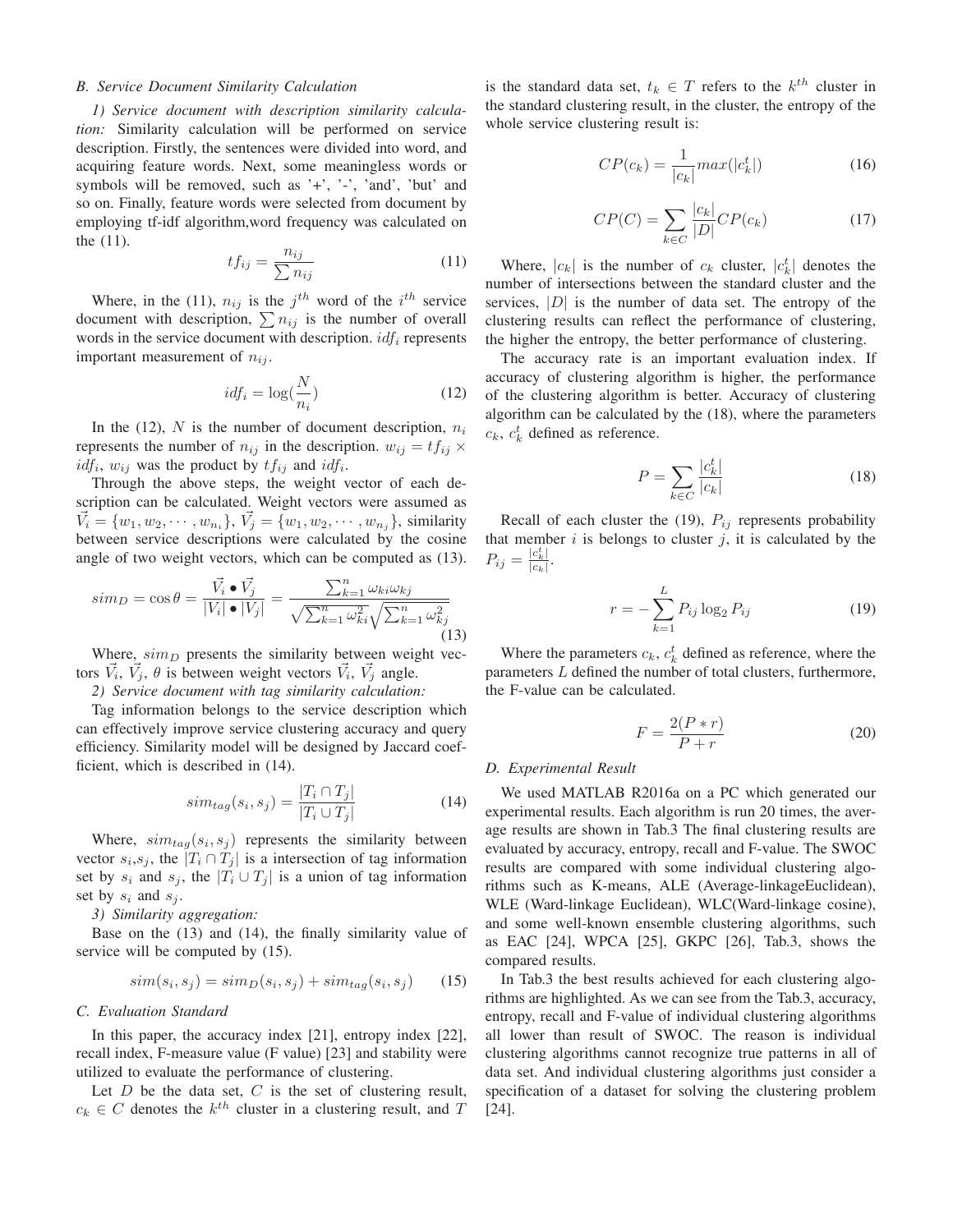| Algorithm name | Accuracy $(\%)$ | $Entropy(\%)$ | recall $(\%)$ | <b>F-value</b> |
|----------------|-----------------|---------------|---------------|----------------|
| k-means        | 60.58           | 60.14         | 64.73         | 62.586         |
| ALE.           | 59.52           | 57.91         | 62.27         | 68.714         |
| WLE            | 61.04           | 76.45         | 61.08         | 61.059         |
| WLC.           | 57.96           | 51.57         | 63.56         | 60.631         |
| <b>EAC</b>     | 75.32           | 69.34         | 62.54         | 68.733         |
| <b>WPCA</b>    | 79.45           | 59.87         | 64.75         | 68.283         |
| <b>GKPC</b>    | 81.01           | 89.43         | 61.67         | 70.092         |
| <b>SWOC</b>    | 87.90           | 84.74         | 66.23         | 75.540         |

TABLE III ACCURACY, ENTROPY AND PURITY OF EACH ALGORITHM

Furthermore, the SWOC outperformed in the accuracy, entropy of SWOC is lower than GKPC ensemble algorithms, entropy of SWOC is higher than other clustering algorithms. In the F-value, SWOC outperformed in individual clustering algorithms and ensemble method. Great majority of results proved superior accuracy for SWOC method. Fig.2 shows the average of accuracy for each clustering method.



Fig. 2. Average of accuracy for each clustering algorithm

As we can see from the Fig.2, WLC and ALE generated poor results in comparison with other cluster method. They belong to hierarchical clustering, which can identify clusters of complex shapes and solve clustering in non-elliptical datasets, however, they are sensitive to outliers and noise in complex datasets [26]. For classic ensemble method, it did not have the evaluation and selection mechanism, so it cannot filter outliers and find correct information in the process of recognizing patterns. In the Tab.3 and Fig.2 show that accuracy of EAC is affected by evaluation and selection. It vivid proved the importance of four criterions in the SWOC for improving accuracy.



Fig. 3. Average of F-value for each clustering algorithm

As we can see from Fig.3, the F-value of SWOC is outperformed in the services data sets, the F-value of ensemble clustering method is higher than the individual clustering algorithms, It demonstrates that the ensemble clustering method is more stable than individual clustering algorithms. The reason why individual clustering method generate clustering results with global or a local optimizing function is that they did not consider natural relations among data points [15] [27] [28] [29] while diversity criterion of SWOC considers the relations among data points, so SWOC is stable in services data sets.



Fig. 4. Average of entropy for each clustering algorithm

As we can see from Fig.4, the entropy of SWOC is higher than other ensemble clustering algorithms. However, the entropy of GKPC is higher than SWOC. This can be explained by GKPC adopting co-association matrix as a similarity measure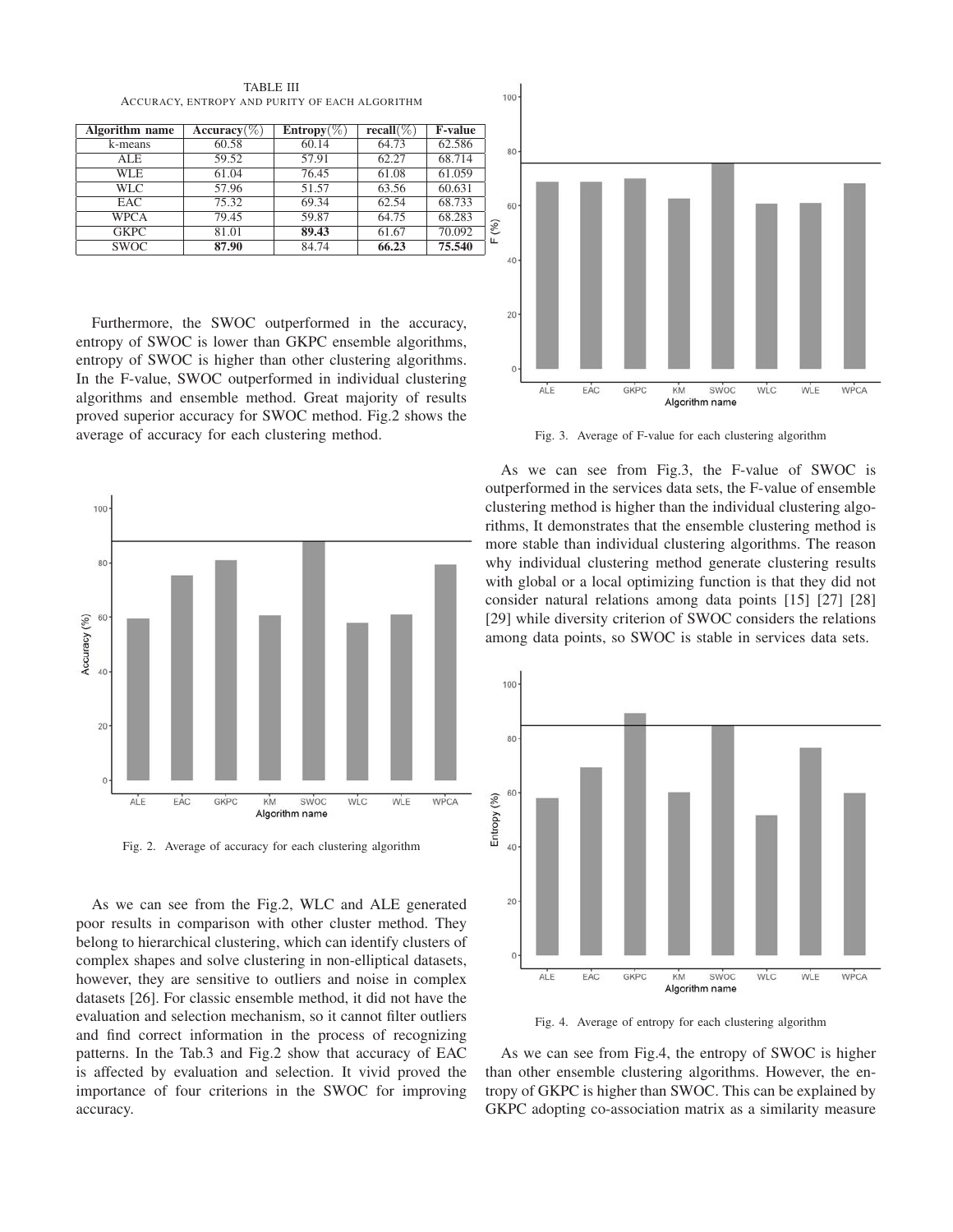between objects, in the sense that it integrates information from the original data of object representations [30].



Fig. 5. Average of recall for each clustering algorithm

As we can see from Fig.5, it is difficult to distinguish the results of WPCA and SWOC in the recall, however, the average 20 times performance in service that SOWC outperformed WPCA by over 1.57%. Recall of SWOC is higher than other clustering algorithms, furthermore, the height of each column is very consistent, because of semantic analysis is common in tag similarity calculation and description similarity calculation.



Fig. 6. Average of stability for each clustering algorithm

As we can see from Fig.6, the boxplot shows the individual clustering algorithm and ensemble clustering method. The area of each algorithm represents the stability of each algorithm. The smaller the area, the algorithm is more stable. In the individual algorithms, the area of k-means is larger than other algorithms which can be explained by the initial cluster centers randomness and sensitivity to noise and outliers [22]. ALE, WLC and WLE are relatively stable. In the ensemble clustering method, the area of SWOC is the smallest which shows the stability of SWOC algorithms. For EAC ensemble method, there are two outliers points, it bases on the voting machine [25], it does not consider evaluation and selection of base clustering results. The area of GKPC and WPCA are larger than the EAC. WPCA is weight of principal components analysis, which is a method that simplifies data sets [19], it is a linear transformation and it only considered the linear relationship between the data while the connection between the data points was not considered enough. The independence, the dispersion, the diversity and aggregation criterion are fully considered for data relevance, evaluation and selection of individual clustering algorithm.

## *E. Time Complexity Analysis*



Fig. 7. Runtimes analysis

In this section, runtime of SWOC compared with semisupervised and unsupervised method. As we can see from the Fig.7, the runtime of semi-supervised algorithm(the first four bars) is more than the runtimes of unsupervised algorithm (after four bars), since the semi-supervised algorithms need apply the semi-supervised information to guide clustering [31]. In this paper, SWOC is belong to semi-supervised algorithm, so the runtimes of SWOC is more than runtimes of unsupervised algorithm. In semi-supervised algorithms, the runtimes of SWOC is more than the runtimes of BGCM, and the runtimes of SWOC is less than the runtimes of SKMS and NBF.

On the one hand, since SWOC adopted the algorithm1 to increase the data independence by calculated the eigenvalue/vector, which can reduce the time complexity of the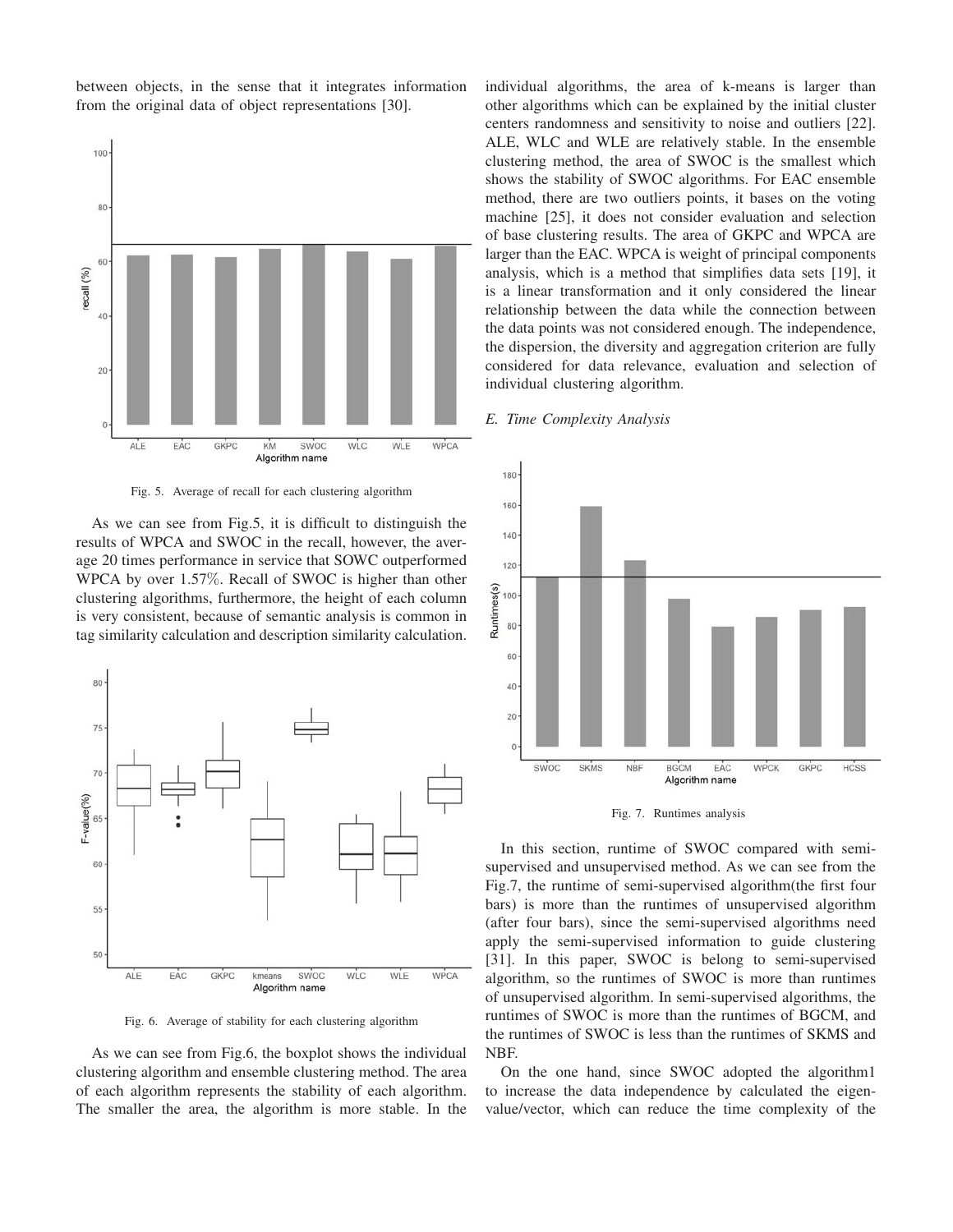mapping function in algorithm1, on the other hand, the proposed method used weighting similarity matrix (10) to add the semi-supervised information, and limited the size of pairwise constraints. The size of weighting similarity matrix is small in compare with the size of instances; e.g., the size of data set from programmable is  $869\times869$ , the size of sampled pairwise constraints is  $634\times634$ .

Notably, SKMS employed pairwise constraints as semisupervised information to guided clustering procedure, and the points are mapped to kernel space that is a high dimensional space [32], NBF consider active learning in an iterative manner, the method of active learning considers that extends the neighborhoods by selecting informative points and inquiring their relationship around the neighborhoods [33]. So the performance of SWOC is well in an acceptable runtime.

## V. CONCLUSION

This paper proposed a clustering method based on the wisdom of crowds. We adopted ensemble clusters method about core ideal of wisdom crowd which as a collective solution is likely to be better than single solution. Web services were clustered by this method, the accuracy and stability of cluster method worked on web services are improved, solved the problem that accuracy and stability of single cluster algorithm or traditional cluster algorithm worked on web services is poor.

In the future, It is not full that the SWOC explores the relationships between data points, and we will further explore the potential information between data points and improve the accuracy of service clustering results. We will consider to adopt parallelization or distributed computing in larger data set.

#### ACKNOWLEDGMENT

This work is supported by the International Science and Technology Cooperation Program of the Science and Technology Department of Shaanxi Province, China (Grant No.2018KW-049), the Special Scientific Research Program of the Education Department of Shaanxi Province,China(Grant No.17JK0711), the National Natural Science Foundation of China(61702414) and Natural Science Basic Research Program of Shaanxi (Grant No.2018JQ6078).

#### **REFERENCES**

- [1] S. Min, L. Jianxun, Z. Dong, C. Buqing, and W. Yiy, "Web service clustering method based on multiple relational topic model," *Chinese Journal of Computers*, pp. 1–16, 2018.
- [2] J. Bo, Y. Lingyao, P. Weifeng, and W. Jialei, "Service clustering method based on demand function semantics," *Chinese Journal of Computers*, vol. 41, no. 6, pp. 1035–1046, 2018.
- [3] K. Elgazzar, A. E. Hassan, and P. Martin, "Clustering wsdl documents to bootstrap the discovery of web services," in *IEEE International Conference on Web Services*, 2010, pp. 147–154.
- [4] L. Zheng, H. Ke-Qing, W. Jian, and Z. Neng, "An on-demand services discovery approach based on topic clustering," *Journal of Internet Technology*, vol. 15, no. 4, pp. 543–555, 2014.
- [5] C. Platzer, F. Rosenberg, and S. Dustdar, *Web Service Clustering using Multidimensional Angles as Proximity Measures*. ACM, 2010.
- [6] S. Ram, Y. Hwang, and H. Zhao, "A clustering based approach for facilitating semantic web service discovery," *Social Science Electronic Publishing*, 2005.
- [7] W. Liu and W. Wong, "Web service clustering using text mining techniques," *International Journal of Agent-Oriented Software Engineering*, vol. 3, no. 1, pp. 6–26, 2009.
- [8] Y. S. Liu and Y. C. Yang, "Semantic web service discovery based on text clustering and similarity of concepts," *Computer Science*, vol. 40, no. 11, pp. 211–214, 2013.
- [9] Y. M. Wang, Y. J. Zhang, B. H. Xie, L. H. Pan, and L. C. Chen, "Semantic web service discovery based on fuzzy clustering optimization," *Computer Engineering*, vol. 39, no. 7, pp. 219–223, 2013.
- [10] Y. Y. Li Rong, Ye Junmin, "A tag based hierarchical web service clustering method," *Computer Era*, no. 11, pp. 30–34, 2017.
- [11] H. Yuan, L. Bing, and e. a. He Peng, "Clustering of mashup services based on label recommendations," *Journal of Computer Science*, vol. 40, no. 2, pp. 167–171, 2013.
- [12] C. Dorn, "Weighted fuzzy clustering for capability-driven service aggregation," *Service Oriented Computing & Applications*, vol. 6, no. 2, pp. 83–98, 2012.
- [13] M. Shi, J. Liu, D. Zhou, M. Tang, B. Cao, M. Shi, J. Liu, D. Zhou, M. Tang, and B. Cao, "We-lda: A word embeddings augmented lda model for web services clustering," in *IEEE International Conference on Web Services*, 2017, pp. 9–16.
- [14] E. A. Mennis, "The wisdom of crowds: Why the many are smarter than the few and how collective wisdom shapes business, economies, societies, and nations," *Personnel Psychology*, vol. 59, no. 4, pp. 982– 985, 2010.
- [15] H. Alizadeh, M. Yousefnezhad, and B. M. Bidgoli, "Wisdom of crowds cluster ensemble," *Intelligent Data Analysis*, vol. 19, no. 3, 2015.
- [16] V. K. Singh, R. Jalan, S. K. Chaturvedi, and A. K. Gupta, "Collective intelligence based computational approach to web intelligence," in *International Conference on Web Information Systems and Mining*, 2009, pp. 27–31.
- [17] A. Strehl and J. Ghosh, "Cluster ensembles a knowledge reuse framework for combining multiple partitions," *Journal of Machine Learning Research*, vol. 3, no. 3, pp. 583–617, 2002.
- [18] A. Gionis, H. Mannila, and P. Tsaparas, "Clustering aggregation," in *International Conference on Data Engineering, 2005. ICDE 2005. Proceedings*, 2005, pp. 341–352.
- [19] A. L. N. Fred, Jain, and A. K, "Combining multiple clusterings using evidence accumulation," *IEEE Transactions on Pattern Analysis & Machine Intelligence*, vol. 27, no. 6, pp. 835–850, 2005.
- [20] M. Yousefnezhad, S. J. Huang, and D. Zhang, "Woce: A framework for clustering ensemble by exploiting the wisdom of crowds theory," *IEEE Transactions on Cybernetics*, vol. PP, no. 99, pp. 1–14, 2017.
- [21] K. V. Tan P N, Steinbach M, *Introduction to Data Mining*. Addison-Wesley Longman Publishing Co., Inc., 2005.
- [22] Z. Y, *Criterion functions for document clustering experiments and analysis*. University of Minnesota, 2005.
- [23] M. J, "Improved k-means algorithm in text semantic clustering," *The Open Cybernetics & Systemics Journal*, vol. 8, no. 1, pp. 530–534, 2014.
- [24] H. Alizadeh, H. Parvin, M. Moshki, and B. Minaei, *A New Clustering Ensemble Framework*. Springer Berlin Heidelberg, 2011.
- [25] X. Bai and R. Qiuqi, "An improved wpca plus lda," in *International Conference on Signal Processing*, 2007, pp. 482–489.
- [26] S. Vega-Pons, J. Ruiz-Shulcloper, and A. Guerra-Gandn, "Weighted association based methods for the combination of heterogeneous partitions," *Pattern Recognition Letters*, vol. 32, no. 16, pp. 2163–2170, 2011.
- [27] A. Fred and A. Loureno, "Cluster ensemble methods: from single clusterings to combined solutions," vol. 126, pp. 3–30, 2008.
- [28] A. K. Jain, A. Topchy, M. H. C. Law, and J. M. Buhmann, "Landscape of clustering algorithms," in *International Conference on Pattern Recognition*, 2004, pp. 260–263.
- [29] E. A. Mennis, "The wisdom of crowds: Why the many are smarter than the few and how collective wisdom shapes business, economics, societies and nations," *Personnel Psychology*, vol. 59, no. 4, pp. 982–985, 2010.
- [30] A. Topchy, A. K. Jain, and W. Punch, "Combining multiple weak clusterings," in *IEEE International Conference on Data Mining*, 2003, pp. 331–338.
- [31] J. Gao, F. Liang, F. Wei, Y. Sun, and J. Han, "A graph-based consensus maximization approach for combining multiple supervised and unsupervised models," *IEEE Transactions on Knowledge & Data Engineering*, vol. 25, no. 1, pp. 15–28, 2013.